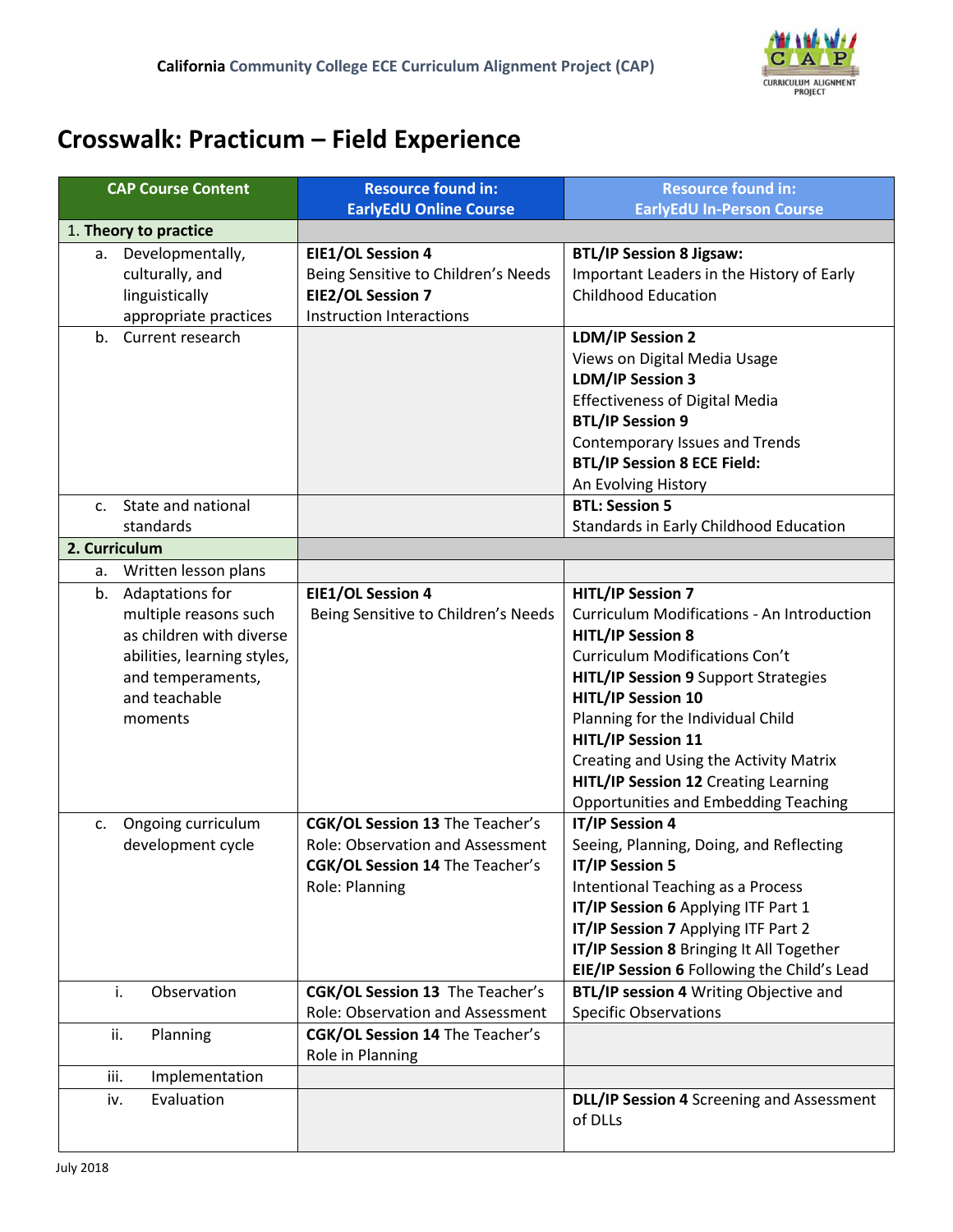

| Documentation<br>v.<br>d. Authentic assessment<br>and documentation<br>Common tools<br>i.<br>ii.<br>State and federal<br>requirements |                                                                                                                                                                                                                                                                                                       | HITL/IP Session 3 Individual Education<br>Programs (ISPs) and Individual Family Service<br>Plans (IFSP)<br>HITL/IP Session 14 Ongoing Child<br>Assessment - Children with Disabilities<br><b>EIE/IP Session 13</b><br><b>Providing Feedback</b>                                                                                                                                                                                                                                                                                                                                                                                                                                                                                                                             |
|---------------------------------------------------------------------------------------------------------------------------------------|-------------------------------------------------------------------------------------------------------------------------------------------------------------------------------------------------------------------------------------------------------------------------------------------------------|-----------------------------------------------------------------------------------------------------------------------------------------------------------------------------------------------------------------------------------------------------------------------------------------------------------------------------------------------------------------------------------------------------------------------------------------------------------------------------------------------------------------------------------------------------------------------------------------------------------------------------------------------------------------------------------------------------------------------------------------------------------------------------|
| e. Content areas                                                                                                                      |                                                                                                                                                                                                                                                                                                       |                                                                                                                                                                                                                                                                                                                                                                                                                                                                                                                                                                                                                                                                                                                                                                             |
| i.<br>Language                                                                                                                        | <b>EIE2/OL Session 4</b><br>Support Language Development<br><b>EIE2/OL Session 10 Effective</b><br>Interactions and Early Language<br>and Literacy                                                                                                                                                    | <b>EIE/IP Session 12</b><br><b>Supporting Language Development</b><br><b>DLL/IP Session 1</b><br><b>Frameworks and Foundations</b><br>DLL/IP Session 2 First and Second Language<br>Development                                                                                                                                                                                                                                                                                                                                                                                                                                                                                                                                                                             |
| ii.<br>Literacy                                                                                                                       | EIE2/OL Session 4 Support<br>Language Development<br><b>EIE2/OL Session 10 Effective</b><br>Interactions and Early Language<br>and Literacy                                                                                                                                                           | DLL/IP Session 5 Language and Literacy<br><b>EIE/IP Session 12</b><br><b>Supporting Language Development</b>                                                                                                                                                                                                                                                                                                                                                                                                                                                                                                                                                                                                                                                                |
| iii.<br>Math                                                                                                                          | <b>CGK/OL Session 5 Introduction to</b><br><b>Early Mathematics</b><br><b>CGK/OL Session 6 Early Math:</b><br><b>Number Concepts</b><br><b>CGK/OL Session 8 Mathematizing</b><br><b>CGK/OL Session 1 What is</b><br>Cognition?<br><b>CGK/OL Session 7 Geometry,</b><br>Spatial Sense, and Measurement | LDM/IP Session 5 Using Digital Media in<br>Math and Science Learning<br><b>CGK/IP Session 1</b><br>Course Introduction, Reasoning, and<br>Problem Solving<br><b>CGK/IP Session 2</b><br>Symbolic Representation<br><b>CGK/IP Session 3</b><br>Introduction to Math<br>CGK/IP Session 4 Mathematics; Number and<br>Operation<br><b>GCK/IP Session 5 Geometry, Spatial Sense,</b><br>and Measurement<br><b>CGK/IP Session 6</b><br>Mathematizing and "Talk Moves"<br><b>CGK/IP Session 7</b><br>Play and Interactions that Support Math<br>Learning<br><b>CGK/IP Session 8 Mathematics Observation</b><br>and Assessment<br><b>CGK/IP Session 9 Planning for Mathematics</b><br>Throughout the Day<br>CGK/IP Session 10 Reflections and<br><b>Connections for Mathematics</b> |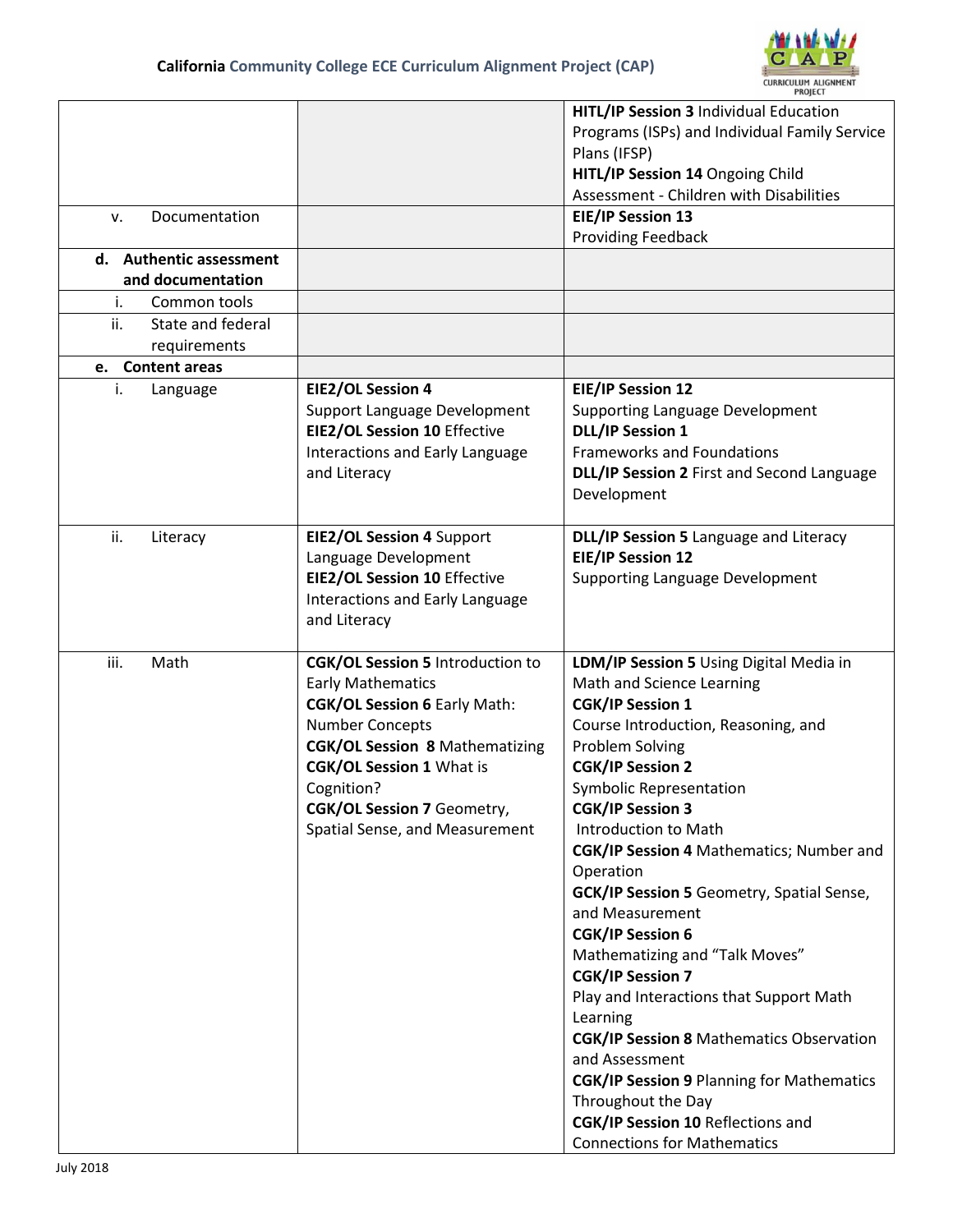

|                                                                   |                                                                                                                                                                                                                                                                                                                                                                           | <b>PROJECT</b>                                                                                                                                                                                                                                                                                                                   |  |
|-------------------------------------------------------------------|---------------------------------------------------------------------------------------------------------------------------------------------------------------------------------------------------------------------------------------------------------------------------------------------------------------------------------------------------------------------------|----------------------------------------------------------------------------------------------------------------------------------------------------------------------------------------------------------------------------------------------------------------------------------------------------------------------------------|--|
| Science<br>iv.                                                    | <b>CGK/OL Session 9</b><br>Introduction to Early Science<br>CGK/OL Session 10 How Do Young<br>Children Learn Science?<br><b>CGK/OL Session 12 Science Lesson</b><br>Examples: Reflection, Revision,<br>Assessments<br><b>CGK/OL Session 1</b><br>What is Cognition?<br><b>CGK/OL Session 11</b><br><b>Science Domains</b>                                                 | LDM/IP Session 5 Using Digital Media in<br>Math and Science Learning<br><b>CGK/IP Session 11 Introduction to Science</b><br>CGK/IP Session 12 Science Skills and<br>Practices<br><b>CGK/IP Session 13 Science Content Domains</b><br>and Big Ideas<br><b>CGK/IP Session 14 Instructional</b><br><b>Environment and Practices</b> |  |
| <b>Social Studies</b><br>v.                                       |                                                                                                                                                                                                                                                                                                                                                                           |                                                                                                                                                                                                                                                                                                                                  |  |
| Visual and<br>vi.<br>performing arts                              |                                                                                                                                                                                                                                                                                                                                                                           |                                                                                                                                                                                                                                                                                                                                  |  |
| vii.<br>Integration of<br>content areas<br>across curriculum      |                                                                                                                                                                                                                                                                                                                                                                           |                                                                                                                                                                                                                                                                                                                                  |  |
| <b>Environment for</b><br>f.                                      |                                                                                                                                                                                                                                                                                                                                                                           | <b>DLL/IP Session 7 Appropriate Classroom</b>                                                                                                                                                                                                                                                                                    |  |
| teaching and learning                                             |                                                                                                                                                                                                                                                                                                                                                                           | Environments                                                                                                                                                                                                                                                                                                                     |  |
| i.<br>Physical<br>environment                                     | <b>PBS/OL Session 3</b><br><b>Creating Supportive Environments</b><br>PBS/OL Session 4 Schedules,<br><b>Routines and Transitions</b><br><b>EIE1/OL Session 2</b><br><b>Engaging Environments and the</b><br>Role of Observation<br><b>EIE1/OL Session 3</b><br><b>Foster Connections</b><br>EIE1/OL Session 11 Well-Organized<br>Classrooms - Bringing It All<br>Together | EIE/IP Session 2 Importance of Engaging<br>Environments                                                                                                                                                                                                                                                                          |  |
| ii.<br>Routine and<br>schedule                                    | <b>EIE1/OL Session 9</b><br><b>Provide Schedules and Routines</b>                                                                                                                                                                                                                                                                                                         | <b>EIE/IP Session 8</b><br>Providing Schedules and Routines<br>HITL/IP Session 6 Assessing and<br>Strengthening the Foundation Part 2<br>Classroom Schedule, Routines, Transitions                                                                                                                                               |  |
| <b>Material selection</b><br>iii.                                 |                                                                                                                                                                                                                                                                                                                                                                           |                                                                                                                                                                                                                                                                                                                                  |  |
| Positive<br>iv.<br>interactions with<br>children and adults       | EIE1/OL Session 1<br>Course Introduction<br><b>EIE1/OL Session 4</b><br>Being Sensitive to Children's Needs                                                                                                                                                                                                                                                               | <b>EIE/IP Session 3</b><br>Importance of Engaging Interactions<br><b>EIE/IP Session 7</b><br>Fostering Positive Classroom Behavior<br>DLL/IP Session 6 Adult-child Interactions to<br>promote Literacy                                                                                                                           |  |
| <b>Family involvement in</b><br>g.<br>early childhood<br>programs |                                                                                                                                                                                                                                                                                                                                                                           | DLL/IP Session 9 Partnering with Families<br>EIE/IP Session 6 Following Children's Lead<br>BTL/IP Session 10 Cultural Autobiography: A<br><b>Critical Reflection Assignment</b><br>FE/IP Session 2 Factors Affecting Families<br>FE/IP Session 10 Families Experiencing<br>Trauma                                                |  |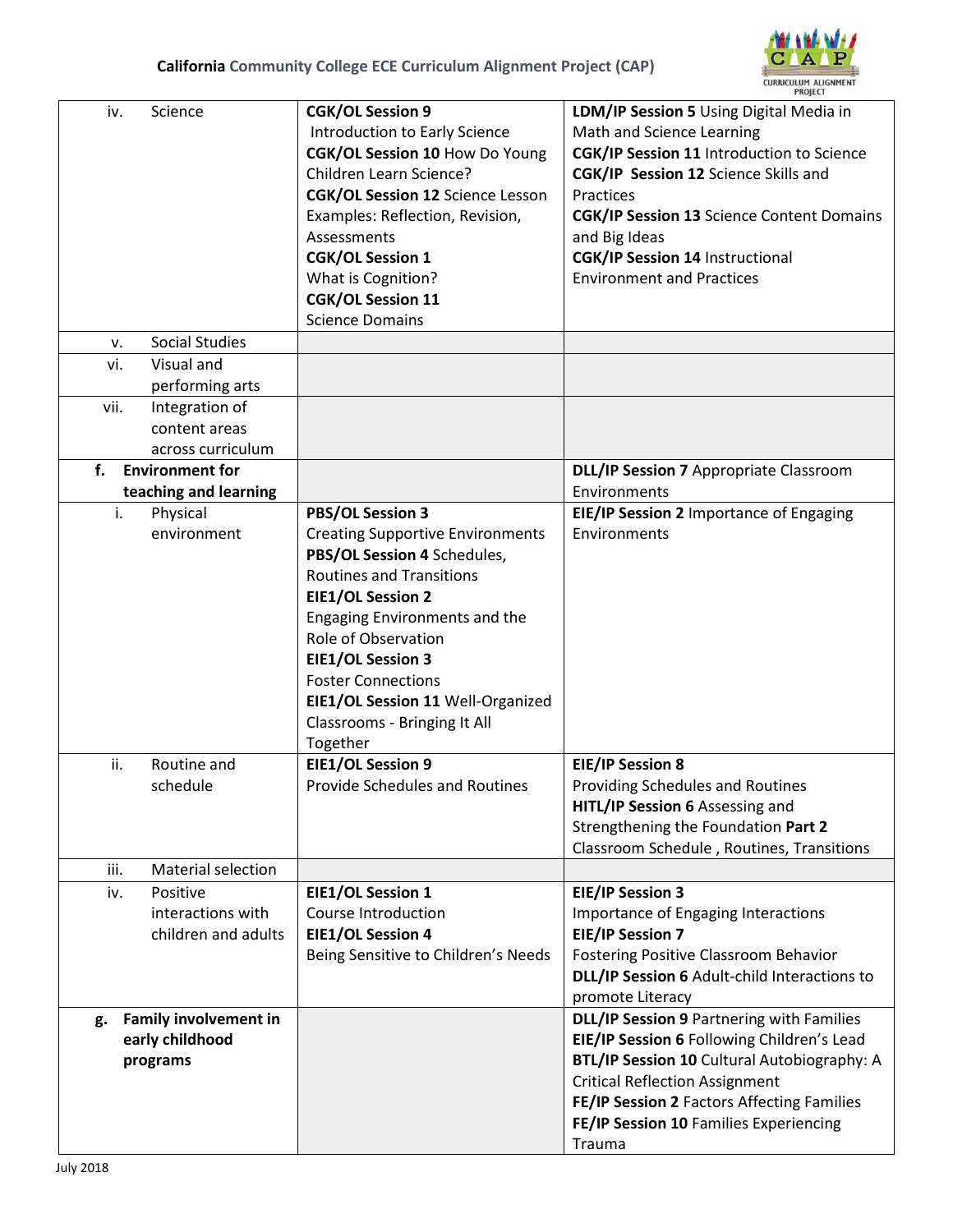

| 3. Typical teaching and non-<br>teaching activities in early<br>childhood settings |                                     | <b>EIE/IP Session 15</b><br><b>Intentional Teaching</b> |  |  |
|------------------------------------------------------------------------------------|-------------------------------------|---------------------------------------------------------|--|--|
| 4. Professional and ethical                                                        |                                     |                                                         |  |  |
| teaching                                                                           |                                     |                                                         |  |  |
| Student teaching<br>a.                                                             |                                     |                                                         |  |  |
| b. Self-reflection and self-                                                       | <b>RWE/OL Session 4 Values</b>      | <b>BTL/IP Session 2 Build on Personal Strengths</b>     |  |  |
| assessment                                                                         | <b>Clarification and Commitment</b> | to Develop Professionally                               |  |  |
|                                                                                    |                                     | <b>BTL/IP Session 4 Practice in Professional</b>        |  |  |
|                                                                                    |                                     | <b>Learning Communities</b>                             |  |  |
|                                                                                    |                                     | <b>BTL/IP Session 4</b>                                 |  |  |
|                                                                                    |                                     | Are You A Reflective Teacher?                           |  |  |
| Advocacy<br>c.                                                                     |                                     | BTL/IP Session 9 Get Involved in the Early              |  |  |
|                                                                                    |                                     | <b>Childhood Education Profession</b>                   |  |  |
|                                                                                    |                                     | DLL/IP Session 10 Being an Educator-                    |  |  |
|                                                                                    |                                     | Advocate                                                |  |  |
| d. Qualifications for                                                              |                                     |                                                         |  |  |
| teachers in California                                                             |                                     |                                                         |  |  |
| Career Ladder<br>İ.                                                                |                                     |                                                         |  |  |
| ii.<br>Professional                                                                |                                     | <b>BTL/IP Session 5 ECE Professionalism</b>             |  |  |
| development                                                                        |                                     | <b>BTL/IP session 2 Professional Identity and</b>       |  |  |
|                                                                                    |                                     | Career Goals                                            |  |  |
|                                                                                    |                                     | BTL/IP Session 13 S.M.A.R.T. Goals                      |  |  |

## **Crosswalk Key for Practicum:**

| <b>Abbreviation</b> | <b>EarlyEdU Course Name</b>                                                    | EarlyEdU<br>Format | <b>EarlyEdU Classification</b> |
|---------------------|--------------------------------------------------------------------------------|--------------------|--------------------------------|
| BTL/IP              | Becoming a Teacher Leader                                                      | In-Person          | Foundational                   |
| CGK/OL              | <b>Cognition and General Knowledge</b>                                         | Online             | Practice-based                 |
| CGK/IP              | <b>Cognition and General Knowledge</b>                                         | In-Person          | Practice-based                 |
| DLL/IP              | Supporting Children who are Dual Language Learners                             | In-Person          | Practice-based                 |
| EIE1/OL             | <b>Engaging Interactions and Environments</b>                                  | Online             | Practice-based                 |
| EIE2/OL             | Instructionally Supportive Classrooms and Effective Teaching<br>Across the Day | Online             | Practice-based                 |
| EIE/IP              | <b>Engaging Interactions and Environments</b>                                  | In-Person          | Practice-based                 |
| HITL/IP             | Highly Individualized Teaching and Learning                                    | In-Person          | Practice-based                 |
| LDM/IP              | Learning with Digital Media in Early Childhood                                 | In-Person          | Practice-based                 |
| PBS/OL              | Positive Behavioral Support for Young Children                                 | Online             | Practice-based                 |
| RWE/OL              | <b>Resilience and Wellness for Educators</b>                                   | Online             | Foundational                   |